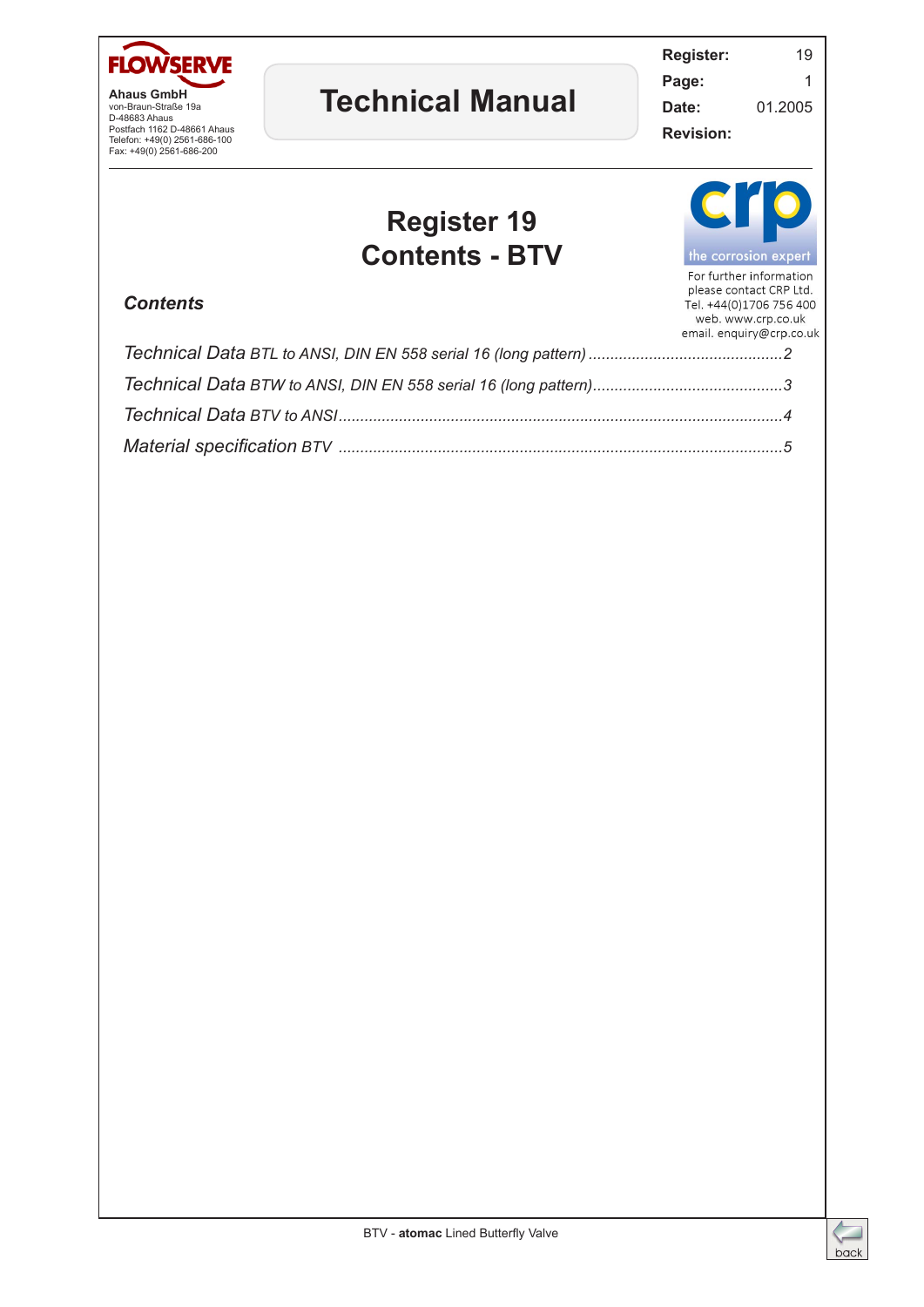

|  |     |            |             |               |                |              |                | $\cdot$ , $\cdot$ |                |             |              |                 |                      |
|--|-----|------------|-------------|---------------|----------------|--------------|----------------|-------------------|----------------|-------------|--------------|-----------------|----------------------|
|  | 3"  | mm<br>inch | 64<br>2,52  | 190,5<br>7,5  | 152,4<br>6     | $4x5/8 - 11$ | 200<br>7,87    | 127<br>5          | 137,3<br>5,41  | 8<br>0,32   | 48<br>1,89   | 159,5<br>6,28   | 27,7<br>1,09         |
|  | 4"  | mm<br>inch | 64<br>2,52  | 228,6<br>9    | 190,5<br>7,5   | 8x 5/8 -11   | 222,2<br>8,75  | 152,4<br>6        | 162,7<br>6,41  | 20<br>0,79  | 81<br>3,19   | 172,2<br>6,78   | 27,7<br>1,09         |
|  | 6"  | mm<br>inch | 76<br>2,99  | 279,4<br>11   | 241,3<br>9,5   | 8x 3/4-10    | 276,2<br>10,87 | 209,6<br>8,25     | 215,9<br>8,5   | 38<br>1,5   | 131<br>5,16  | 228,6<br>9      | 25,4<br>$\mathbf{1}$ |
|  | 8"  | mm<br>inch | 89<br>3,5   | 342,9<br>13,5 | 298,4<br>11,75 | 8x 3/4 -10   | 364,4<br>14,35 | 260,4<br>10,25    | 239,7<br>9,44  | 54<br>2,13  | 176<br>6,93  | 252,4<br>9,94   | 25,4<br>1            |
|  | 10" | mm<br>inch | 114<br>4,49 | 406,4<br>16   | 361,9<br>14,25 | 12x 7/8 -9   | 441,3<br>17,37 | 311,2<br>12,25    | 302,4<br>11,91 | 70<br>2,76  | 226<br>8,9   | 311,94<br>12,28 | 44,45<br>1,75        |
|  | 12" | mm<br>inch | 114<br>4,49 | 482,6<br>19   | 431,8<br>17    | 12x 7/8 -9   | 487,4<br>19,19 | 365,3<br>14,38    | 328,6<br>12,94 | 95<br>3,74  | 282<br>11,1  | 338,14<br>13,31 | 53,98<br>2,13        |
|  | 14" | mm<br>inch | 127<br>5    | 533,4<br>21   | 476,2<br>18,75 | $12x$ 1-8    | 552,4<br>21,75 | 419,1<br>16,5     | 354<br>13,94   | 104<br>4,09 | 309<br>12,17 | 373,1<br>14,69  | 44,5<br>1,75         |
|  | 16" | mm<br>inch | 140<br>5,51 | 596,9<br>23,5 | 539,7<br>21,25 | 16x 1-8      | 635<br>25      | 474<br>18,66      | 385,7<br>15,19 | 124<br>4,88 | 362<br>14,25 | 404,8<br>15,94  | 44,5<br>1,75         |
|  | 18" | mm<br>inch | 152<br>5,98 | 635<br>25     | 577,8<br>22,75 | 16x 1 1/8 -8 | 679,4<br>26,75 | 536,7<br>21,13    | 465,9<br>18,34 | 144<br>5,67 | 413<br>16,26 | 481,8<br>18,97  | 44,5<br>1,75         |
|  | 20" | mm<br>inch | 152<br>5,98 | 698,5<br>27,5 | 635<br>25      | 20x 1 1/8-8  | 762<br>30      | 588,3<br>23,16    | 622,3<br>24,5  | 170<br>6,69 | 467<br>18,39 | 500,9<br>19,72  | 69,9<br>2,75         |
|  | 24" | mm<br>inch | 178<br>7,01 | 812,8<br>32   | 749,3<br>29,5  | 20x 1 1/8-8  | 933,7<br>36,76 | 685,8<br>27       | 660,4<br>26    | 186<br>7,32 | 521<br>20,51 | 614,4<br>24,19  | 57,9<br>2,28         |

BTV - **atomac** Lined Butterfly Valve

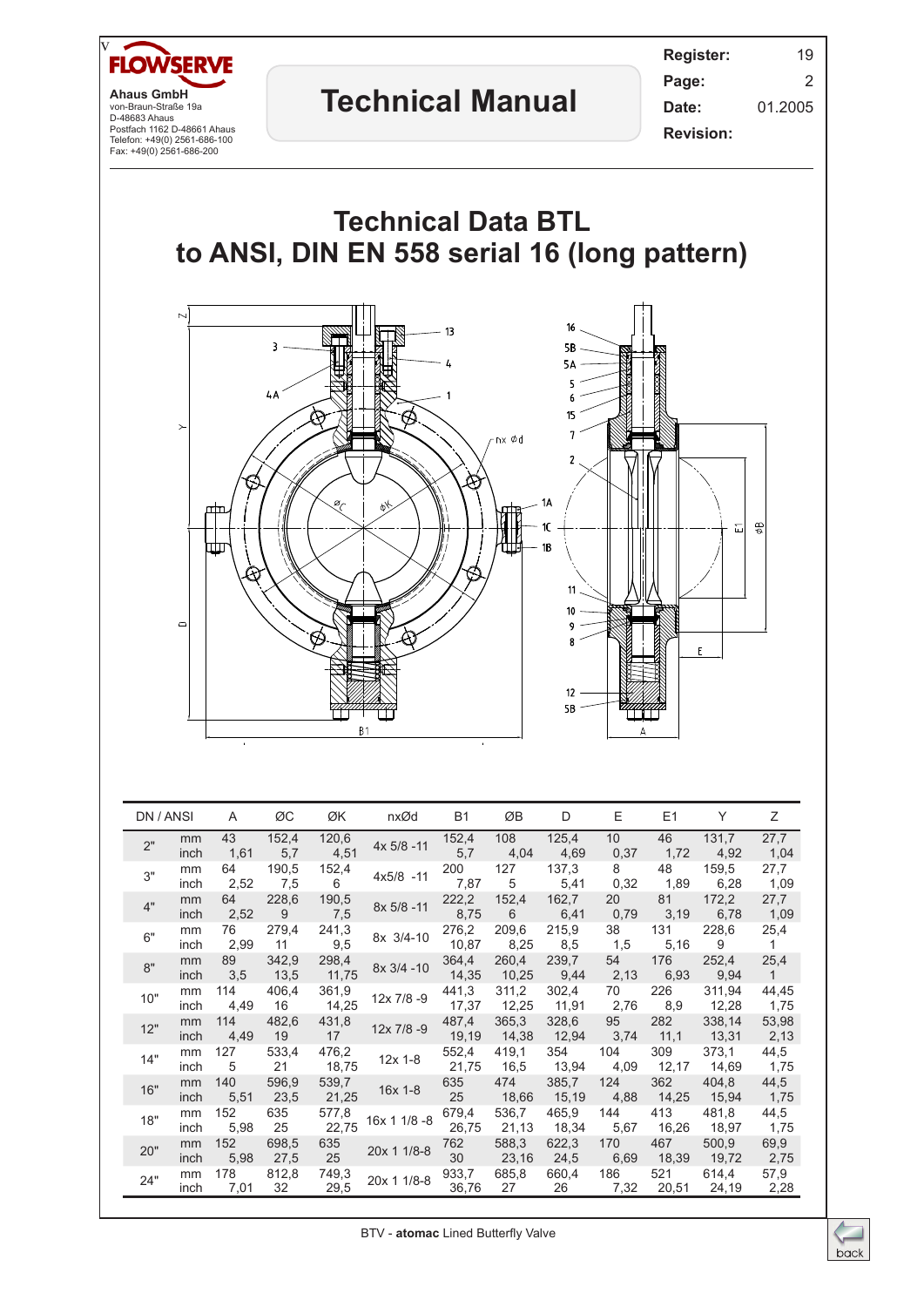



| DN / ANSI |                   | A                        | <b>B1</b>      | <b>OB</b> | D                          | Е.                                                        | E1                | Y             |
|-----------|-------------------|--------------------------|----------------|-----------|----------------------------|-----------------------------------------------------------|-------------------|---------------|
| 2"        | mm<br>inch        | 43<br>1,61               | 168,2<br>6,29  |           | 108 125,4<br>$4,04$ $4,69$ | 10                                                        | 46<br>$0,37$ 1,72 | 131,7<br>4,92 |
| 3"        | mm<br>inch        | 64 64<br>2,52            | 235            | 127       | 137,3                      | 8<br>9,25 5 5,41 0,32 1,89                                | 48                | 159,5<br>6,28 |
| 4"        | mm<br><i>inch</i> | 64 7                     | 254            |           | 152,4 162,7                | 20<br>2,52 10 6 6,41 0,79 3,19 6,78                       | 81                | 172,2         |
| 6"        | mm<br>inch        | 76 — 17<br>2,99          | 311,2          | 209,6     | 215,9                      | 38<br>12,25 8,25 8,5 1,50 5,16 9                          | 131               | 228.6         |
| 8"        | mm<br>inch        | 89                       | 384,1          |           | 260,4 239,7                | 54<br>3,5 15,12 10,25 9,44 2,13 6,93 9,94                 | 176 — 176         | 252,4         |
| 10"       | mm<br>inch        |                          | 114 469,9      |           | 311,2 302,4                | 70 — 10<br>4,49 18,5 12,25 11,91 2,76 8,90 12,28          | 226               | 311.94        |
| 12"       | mm<br>inch        | 114                      | 534,9          |           |                            | 365,3 328,6 95<br>4,49 21,06 14,38 12,94 3,74 11,1 13,31  | 282               | 338,14        |
| 14"       | mm<br>inch        | 127 — 127<br>$5^{\circ}$ | 552,4          |           | 419.1 354                  | 104<br>21,75 16,5 13,94 4,09 12,17 14,69                  | 309               | 373,1         |
| 16"       | mm<br>inch        | 140                      | 635<br>5,51 25 |           |                            | 474 385,7 124<br>18,66 15,19 4,88 14,25 15,94             | 362               | 404,8         |
| 18"       | mm<br>inch        | 152<br>5,98              | 679,4          | 536,7     | 465,9                      | 144<br>26,75 21,13 18,34 5,67 16,26 18,97                 | 413               | 481,8         |
| 20"       | mm<br>inch        | 152 —                    | 762 — 1        | 588,3     | 622,3                      | 170<br>5,98 30 23,16 24,5 6,69 18,39 21,59                |                   | 548,4         |
| 24"       | mm                | 178 — 178                | 933,7          |           |                            | 685,8 660,4 186<br>inch 7,01 36,76 27 26 7,32 20,51 24,19 | 521 — 1           | 614,4         |

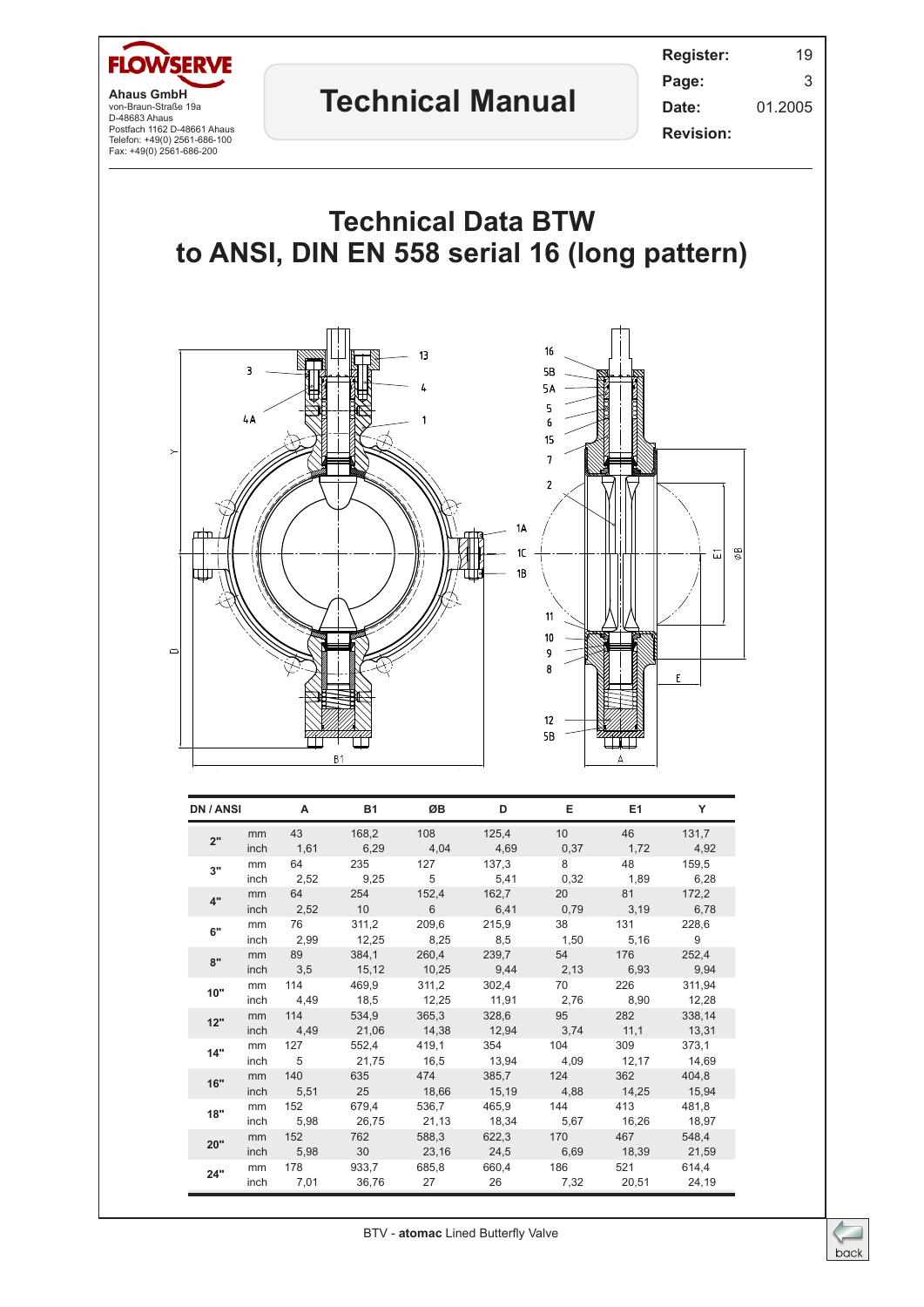

BTV - **atomac** Lined Butterfly Valve